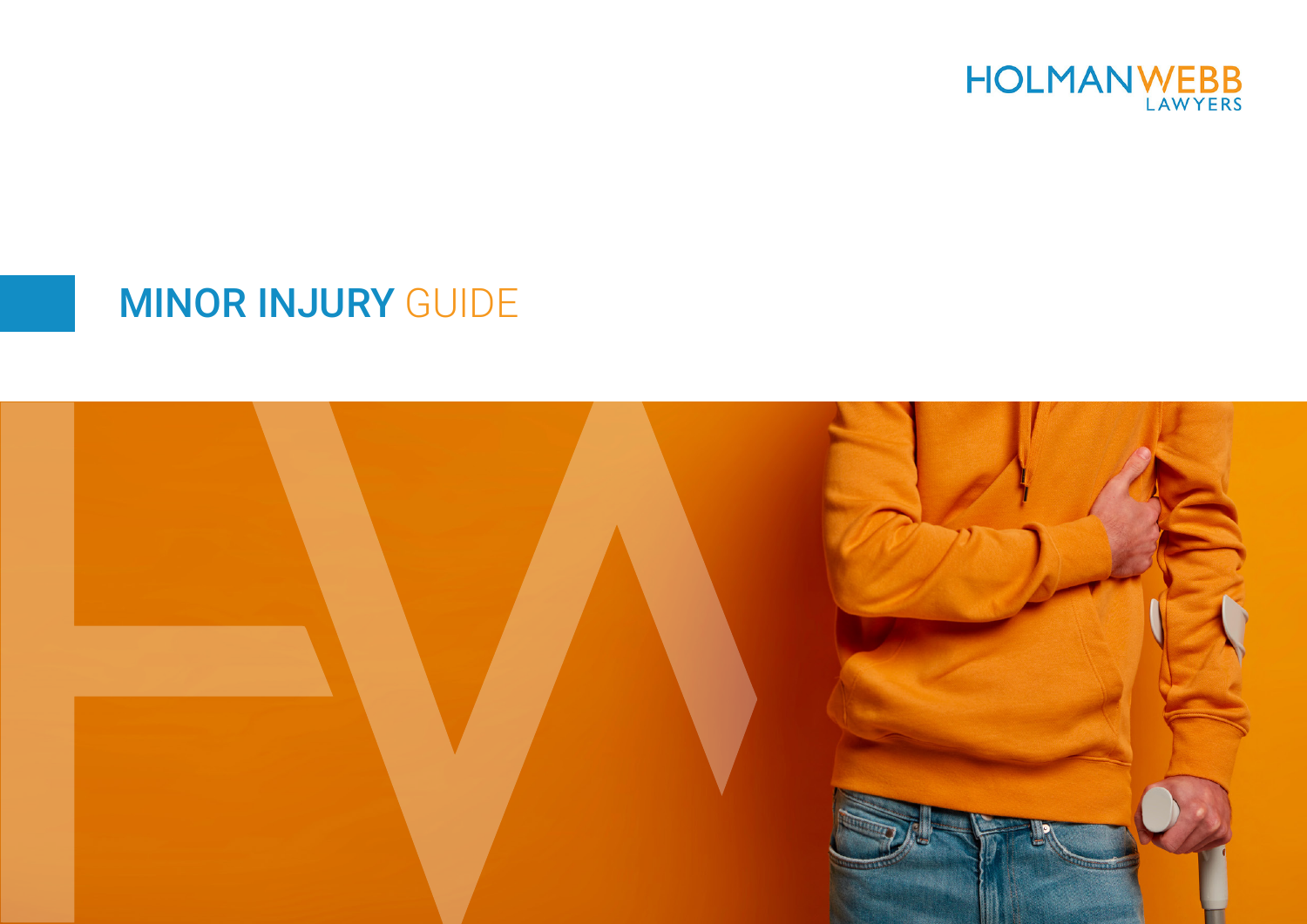## What is a Minor Injury?

#### **DEFINITIONS:**

*[Motor Accident Injuries Act 2017](https://legislation.nsw.gov.au/view/html/inforce/current/act-2017-010) [Motor Accident Injuries Regulation 2017](https://legislation.nsw.gov.au/view/html/inforce/current/sl-2017-0498)*

#### **PHYSICAL MINOR INJURIES**

[Section 1.6\(2\) o](https://legislation.nsw.gov.au/view/html/inforce/current/act-2017-010#sec.1.6)f the Act defines a physical minor injury as soft tissue injury (STI). It also provides that:

- an STI is an injury to "tissue that connects, supports or surrounds other structures or organs" and includes muscles, tendons, ligaments etc.
- an injury to nerves or a complete or partial rupture of tendons, ligaments, menisci or cartilage is not an STI.

Section 1.6 (4) provides that the Regulations may exclude or include an injury from being an STI.

Under [Section 4 \(1\)](https://legislation.nsw.gov.au/view/html/inforce/current/sl-2017-0498#sec.4) of the Regulations a nerve injury manifesting in radiculopathy is excluded from the definition of STI.

A nerve injury manifesting in neurological signs other than radiculopathy is an STI.

#### **PSYCHOLOGICAL & PSYCHIATRIC MINOR INJURIES**

[Section 1.6](https://legislation.nsw.gov.au/view/html/inforce/current/act-2017-010#sec.1.6) of the Act defines psychological and psychiatric minor injuries as those that are not a recognised psychiatric illness.

[Section 1.6 \(4\)](https://legislation.nsw.gov.au/view/html/inforce/current/act-2017-010#sec.1.6) provides that the Regulations may exclude or include an injury from being a minor psychological or minor psychiatric injury.

[Section 4\(2\) o](https://legislation.nsw.gov.au/view/html/inforce/current/sl-2017-0498#sec.4)f the Regulations provides that the following injuries are minor psychiatric injuries:

- Acute Stress Disorder
- Adjustment Disorder

A psychological or psychiatric illness under DSM-5 other than the above two injuries are nonminor injuries. Some examples include:

- Post-Traumatic Stress Disorder
- Major Depressive Disorder
- Specific Phobia of Driving

# Minor Injury Disputes

#### **PROCEDURE:**

Part 5 of the [Motor Accident Guidelines](https://www.sira.nsw.gov.au/resources-library/motor-accident-resources/publications/for-professionals/motor-accident-guidelines) outline the procedure for assessment of Minor Injury Disputes

#### **General Provisions** Clauses 5.3 to 5.6

- The assessment will determine whether the subject injury is a soft tissue injury or a minor psychological or psychiatric injury caused by the motor accident.
- Diagnostic imaging is not essential to the assessment. If imaging findings are used to support the diagnosis they must correspond with symptoms and findings on examination.
- The diagnosis is to be based on a clinical assessment undertaken by a medical practitioner or other suitably qualified person who is independent from the insurer.
- The Assessment it to be based on the evidence available and should include relevant findings from an accurate history from the injured person, review of all relevant records and a thorough examination.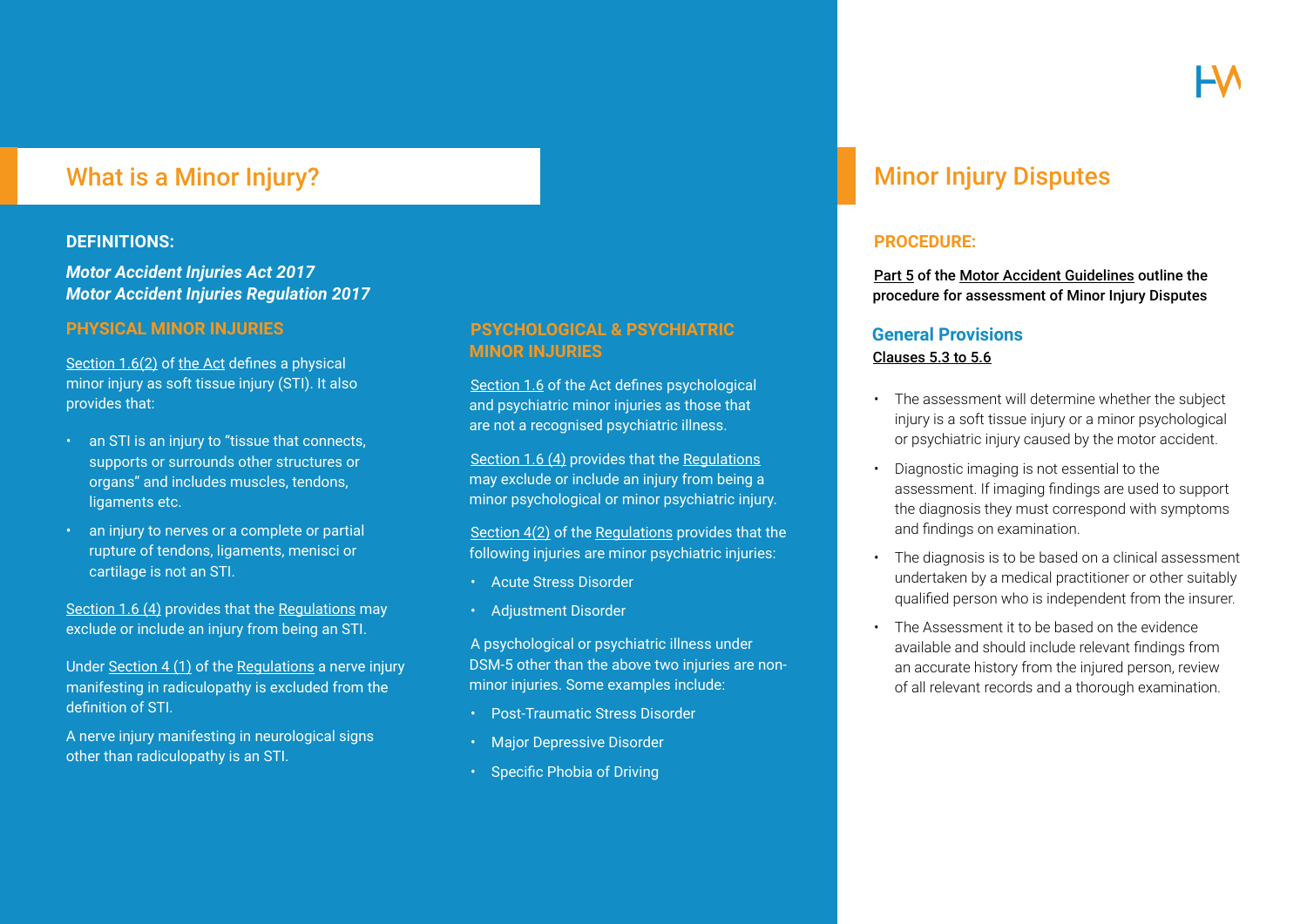#### **MINOR INJURY DISPUTES PROCEDURE (CONTINUES):**

#### **Physical Injury Provisions** Clauses 5.7 -5.9

- Any assessment involving the neck or spine must address whether radiculopathy is present or not.
- A finding of radiculopathy must be made in accordance with Clause 5.8 which requires that two or more of the following clinical signs are found on examination:
	- • Loss or asymmetry of reflexes
	- Positive sciatic nerve root tension signs
	- Muscle atrophy
	- Muscle weakness that is anatomically localised to an appropriate spinal nerve root distribution.
	- Reproducible sensory loss that is anatomically localised to an appropriate spinal nerve root distribution.

### **Psychological Injury Provisions** Clauses 5.10 – 5.12

• The assessment must determine whether a psychiatric illness is present using the Statistical Manual of Mental Disorders (DSM-5), Fifth Edition, 2013, published by the American Psychiatric Association. If the symptoms do not meet the diagnostic criteria for a recognised psychiatric illness, except for an Acute Stress Disorder or Adjustment Disorder, the injury will be found to be a minor injury.

#### **REVIEW PANEL DECISIONS**

#### [Talevska v AAI Limited t/as AAMI \[2022\]](https://www.holmanwebb.com.au/blog/676/general-importance-of-minornon-minor-injury-findings-the-key-and-the-gateway-talevska-v-aai-limited-tas-aami-2022-nswpicmp-82)  NSWPICMP 82 (12 April 2022)

• General importance of Minor/Non-Minor Injury Findings.

#### [David v Allianz Australia Insurance Ltd \[2021\]](https://www.holmanwebb.com.au/blog/674/case-note-david-v-allianz-australia-insurance-ltd-2021-nswpicmp-227)  NSWPICMP 227 (25 November 2021)

- Radiculopathy does not need to be present at the time of the Assessment. It is sufficient that radiculopathy is confirmed as per Clause 5.8 of the Guidelines at any time following the accident.
- Annular tears will not be attributed to an accident merely because there is no history of back pain or pre-existing pathology.

#### [Muradi v QBE Insurance \(Australia\) Ltd \[2022\]](https://www.holmanwebb.com.au/blog/677/case-note-muradi-v-qbe-insurance-australia-ltd-2022-nswpicmp-59)  NSWPICMP 59 (24 March 2022)

- The Review Panel had regard to various studies addressing annular tears and determined that although the accident could have caused an annular tear, it did not cause the Claimant's annular tear.
- The Review Panel considered that the Claimant's symptoms were more likely attributable to damage to other musculoskeletal structures and psychological distress than the annular tears identified.

#### [Venizelou v AAI Ltd \[2021\] NSW PICMP 215](https://www.holmanwebb.com.au/blog/678/case-note-venizelou-v-aai-ltd-2021-nswpicmp-215)  (11 November 2021)

• The Panel accepted that further tearing of an already degenerate lateral meniscus caused by the accident was a partial rupture of the meniscus and such injury was not a minor injury for the purposes of the Act.

#### [GIO Insurance\(Australia\) Ltd v Taouk \[2021\] NSWPICMP](https://www.holmanwebb.com.au/blog/679/case-note-gio-insurance-australia-ltd-v-taouk-2021-nswpicmp-193)  193 (20 September 2021)

- • Where the examination findings of the initial Assessor are not in dispute, a physical re-examination of the Claimant is not necessary and is consistent with the objects of the PIC to "resolve the real issues in proceedings justly, quickly, cost effectively and with as little formality as possible".
- Although not determinative of causation, lack of contemporaneous records of an injury will be a relevant factor, particularly if the contemporaneous records are detailed and are suggestive of "precision in questioning and recording".